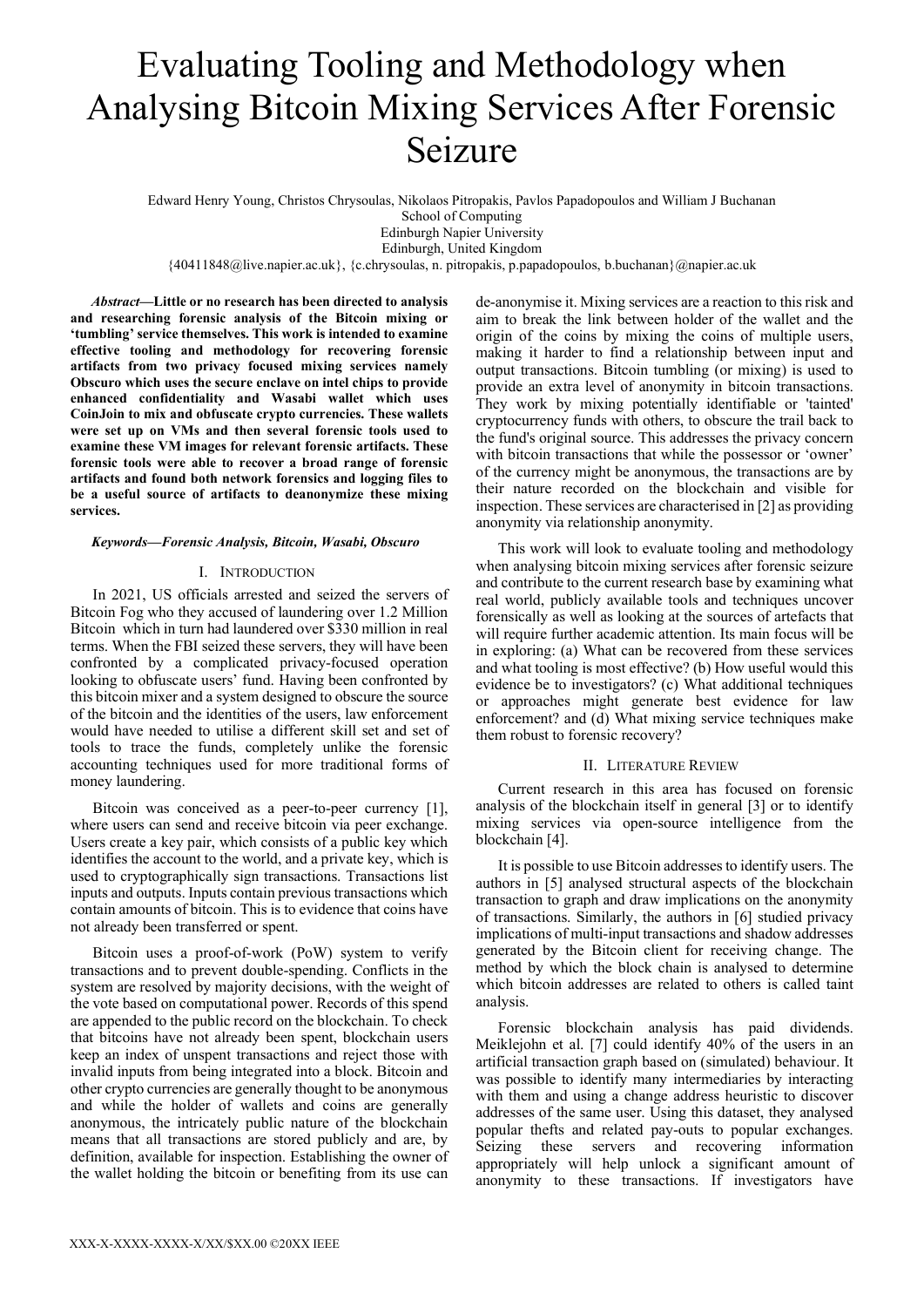knowledge of bitcoin addresses owned by both the person of interest and the third-party mixing service, they can identify the transactions between the two. Users must trust that the service has enough customers in order to effectively mix the number of bitcoins they have deposited and that they do not retain any log files of the mixing. The above indicates that at least in some cases, the mixing services may not be as secure as they suggest to their users, with transactions of services being able to be picked out of the blockchain or services being hacked with some degree of ease.

Wasabi wallet is one of the officially recommended desktop Bitcoin wallets and one of the few with integrated CoinJoin<sup>1</sup> functionality. Wasabi wallets are increasingly important in law enforcement investigations. The EU 2020 assessment of cybercrime noted that privacy-enhanced wallet services using CoinJoin concepts such as Wasabi have emerged in their assessment as a top threat in addition to well established centralised mixers (IOCTA 2020). Wasabi wallet also conducts all communications via TOR providing additional anonymity to transactions.

CoinJoin is a response by the bitcoin core developers to provide greater relationship anonymity to bitcoin users. This service does not rely on a centralized mixing platform. ConJoin arranges structured transactions merging different inputs and outputs in a single transaction. This makes matching transactions much more difficult to track which input 'pays' which output, thus making attribution difficult. Outputs in a CoinJoin must be equal to ensure that all users receive the same value output when the process completes. If there are differences in pay-outs, this could lead to deanonymisation. Crucially for bitcoin forensics, the coordinator of a CoinJoin has insight into users' information that could allow them to link inputs to a user. This opens up the potential of uncovering important artefacts if a Wasabi Wallet is forensically analysed. This role will carry on even when Wasabi Wallet<sup>2</sup> 2.0 is put into production.

Obscuro takes a similar approach, using a de-centralised mixing service, albeit one which employs distinct antiforensic techniques. Obscuro employs hardware-based trusted execution environments (TEE) to protect its mixing operations from its operating environment. The content of the secure enclave is encrypted and stored in RAM, leaving theoretically minimal artefacts on the drive of the system in which it operates, providing strong memory integrity and confidentiality. Obscuro utilises Intel's SGX system secure enclave to separate application data from the rest of the system. Grundmann et al [8] have called this and similar services of TEEs BANKLAVES. Examples include Tesserect, Teechain and Obscuro.

Banklaves generally work by creating a new network of secure enclaved mixers. Typically, they work as follows: Alice starts her client creating the first enclave Ea. Bob joins the network by letting his enclave Eb perform a remote attestation with Ea. To deposit, Alice's enclave to creates a deposit address. Then, Alice creates a Bitcoin transaction to this address, publishes to the blockchain and gives the transaction to her enclave. Alice checks that the transaction is part of a blockchain and increments Alice's balance in the state. For transfers between Alice and Bob, Alice calls the function in her enclave and passes the amount and the receiver of the transaction. Ea verifies that Alice has enough balance

available for that transaction and then updates the balances and sends them to Eb. If Alice wants to cash out, her enclave creates a Bitcoin transaction that she can publish on the blockchain. This transaction spends cAlicebitcoins from the unspent transaction outputs managed by the enclave network to an address provided by Alice Ab [9].

The benefit of TEEs is that they are created with the assumption that in the event of a compromised OS, the enclave is secure and separated from the attacker, barring side channel attacks. The work in [8] outline as one of the key security objectives of TEEs that they aim to keep user balances and their performed transactions confidential from curious attackers. Bentov et al in [9] created Tesseract based on the assumption that an adversary (potentially the exchange operator) can gain complete physical access to the host in which the funds are stored and complete control of its network connections.

There is a surprising lack of research on the actual security of these systems. Most research has looked at various different models for implementation (e.g., Tesseract, Teechain, Obscuro) with differing attack vectors based on manipulation of inputs and outputs and unfaithful parties. There is little or no academic research currently available which looks at what forensic artefacts such mixers leave and how robust these wallets and mixing services are to modern forensic techniques. This paper is designed to fill in these research gaps.

#### III. METHODOLOGY

## A. Creation of mixers – Choice of VM, steps to Creation and Issues with Deprecation

This project used virtualisation in order to facilitate the creation of these mixing services as well as making imaging and analysis simpler. This is also more reflective of the environment these services are likely to be run in, namely virtualised on cloud service providers. Two separate VMs were created to facilitate this experiment.





VM1 was used to host Wasabi wallet. A virtual machine was created in virtual box (as this allowed for snap shotting of progress). This was compiled and built on Ubuntu 20.04 desktop and used an AMD Ryzen7 3.5 GHZ using 1 core and 8gb of memory Wasabi wallet was constructed in line with its instruction on Github (See Fig. 1).

VM2 was used to host Obscuro. This similarly was created as a VDX and mounted in virtual box again as this allowed snap shotting to take place. Obscuro had an issue with compilation as some of its components were being deprecated. A VDX was constructed with Obscuro and was built on an

<sup>2</sup> https://wasabiwallet.io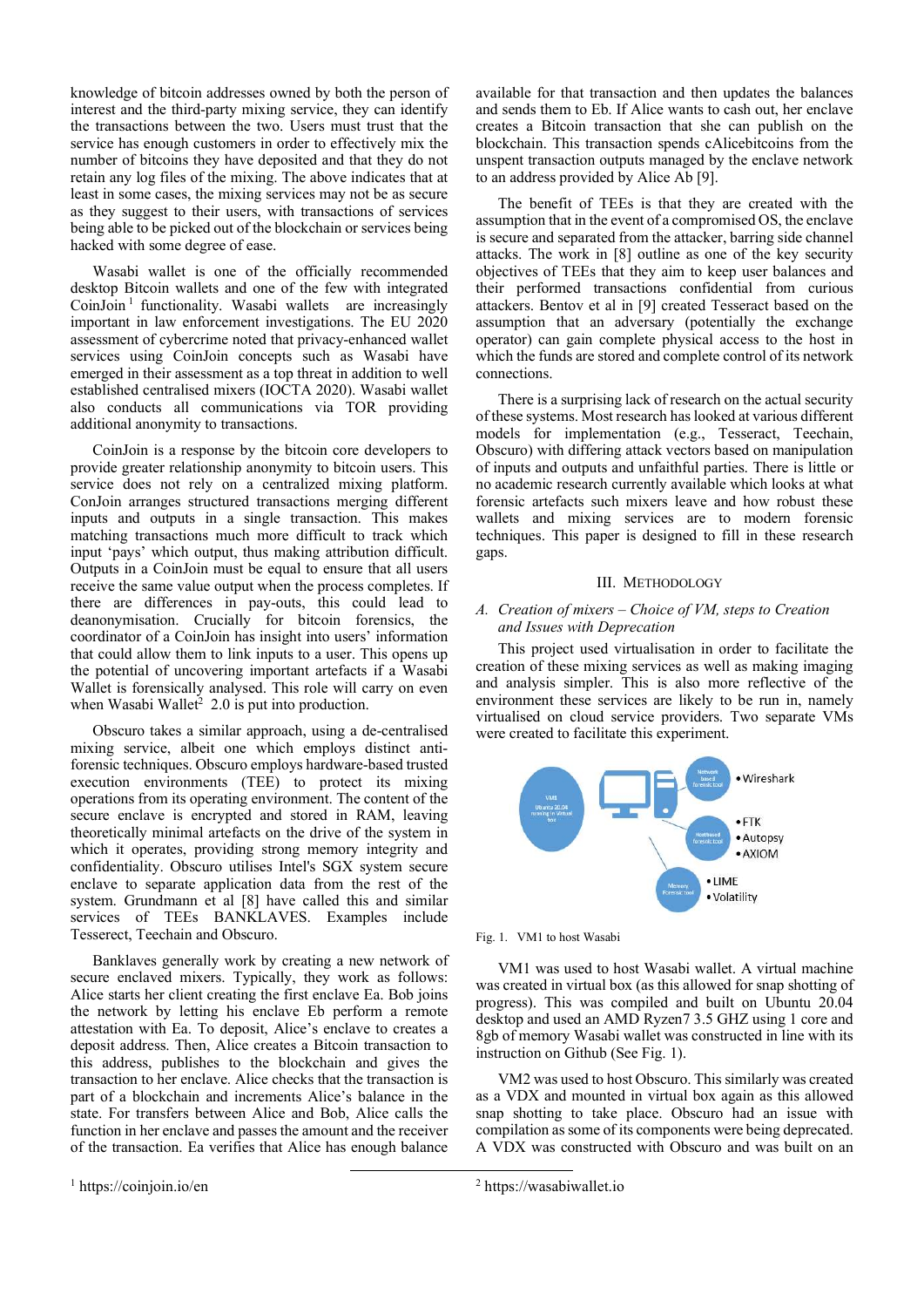Ubuntu 16.04.3 LTS Server 64bits operating system using 1GB of memory and 1 CPU core on an Intel I7. 1.8GHZ processor. Due to issues with deprecation of certain elements of Obscuro, this was the only operating system it was configured to work appropriately under. As this was a server version, a GUI was installed over the top in the form of a GNOME UI (See Fig.2).



Fig. 2. VM2 to host Obscuro

# B. Integration of Testnet/Regtest data and creating data for Forensic Recovery

Both VMs were started and the services of both Obscuro and Wasabi wallet started, had Regtest coins inserted into them and mixing services started. Regtest bitcoins are user created coins based on a private localised block chain with the same basic rules as bitcoin. As they are isolated there is no external communication, and this can be used as a quick and effective method for ascertaining how the mixing service works.

Mixing with Regtest coins proved successful so the experiment proceeded to use Testnet coins to mix within these services. Testnet is an alternative blockchain which can be used for testing. It operates like normal bitcoin, but the coins purposely hold no value. They need to be mined just like normal bitcoin and operate on a separate public blockchain. Due to the requirement for mining, Testnet coins are more difficult to come by but are available from several public faucets.

Testnet coins were used for this experiment as they provide a good approximation of true operation of these mixing services. Testnet mixing requires external communication with peers on the blockchain and operates identically to how real bitcoin and mixing would occur. They have the benefit of being free and available, designed for using during testing (so not linked to personal accounts of other users) and identical to Mainnet coins. Both VM's and services then began mixing using Regtest. Obscuro was cycled a number of times using Regtest coins  $(3 \times 100)$  to generate sufficient test data to recover. Subsequently, Testnet coins were used imported to simulate network traffic.

Three Wasabi wallets were created and Testnet coins transferred into these. These wallets then CoinJoined between themselves and peers on the Testnet blockchain until the coins were mixed by this process.

## C. Choice of Forensic Tools – Suites Vs Standalone Tools

An investigation was made into existing tools to analyse VM1 and VM2. There are few to no standalone forensic tools designed to examine wallets or mixing services. There are a great multitude of tools such as chain analysis and blockchain explorer which are excellent at visualising and linking public blockchain activity and relationships and making this easy to

use. As previously discussed in this work, there is little research conducted into analysis of wallets and mixing services themselves and consequently there are few standalone tools designed to provide forensic analysis or recovery of key artefacts.

Instead, Forensic suites would be used, and then specific forensic artefacts searched for within these tooling sets. This would have the benefit of allowing numerous tools to be used to examine for significant artefacts as well as providing advanced capabilities such as file and data stream carving, signature analysis and more enhanced parsing of specific applications.

Autopsy was chosen as one of the suites to be used. Autopsy is one of the main open-source digital forensics platform allowing analysis of hard drives, smart phones, media cards, etc. It is designed to offer analysis which is very similar to more premium, paid for suites in terms of capability while remaining open-source and, crucially, adaptable by virtue of its support for plugins which allow people to add functionality and, where appropriate, for these to be authorised by its maintainers as supported plugins. Crucially, Autopsy maintains a supported third party module for Bitcoin and wallet forensics.

FTK imager was the second suite used on VM1 and VM2. FTK Imager is an open-source software by AccessData which was chosen for its powerful ability to mount and parse image files. It is robust and able to deal with Linux/Unix OS's effectively as well as Windows operating systems.

Axiom is a paid-for, comprehensive suite of tools. Axiom allows images of devices to be captured, processes the images to recover data and provides analytical tools. It has significant capabilities to automate carving and parsing via machine learning as well as providing advanced capabilities such as mapping cross case correlations, and using advanced keyword searches, filtering and tags. Axiom has quickly come to dominate the field in terms of law enforcement forensic tooling and represents a more comprehensive tool than its niche but well-respected predecessor, IEF finder.

## IV. IMPLEMENTATION AND RESULTS

With the bitcoin mixing services in operation and a test run on a multi-pronged approach to forensic recovery was then attempted. The design of this experiment was as follows. Each VM was analysed using a number of approaches using standard available tooling and examining for the below key artefact types: (a) Wallet data: For example Wallet.dat files that will provide the first transaction details, its current balance and the total amount received in that wallet since it was first seen; (b) Peer data: For example peers.dat files that contains IP addresses of peers the mixing service has connected to; (c) Public and private keys. This data will provide significant ownership evidence since the private key should only be available to the holder of the wallet; (d) Bitcoin transaction data. This is extremely important information for both matching transactions across the blockchain, but also for providing essentially logging data of what the mixing service has done to obfuscate the transactions; (e) Key word searching using the following regular expression which should highlight bitcoin artefacts [ For Bitcoin wallet addresses: ^[13][a-kmzA-HJ-NP-Z1-9]{25,34}\$ and for Bitcoin private key strings: ^[5KL][1-9A-HJ-NP-Za-km-z]{50,51}\$]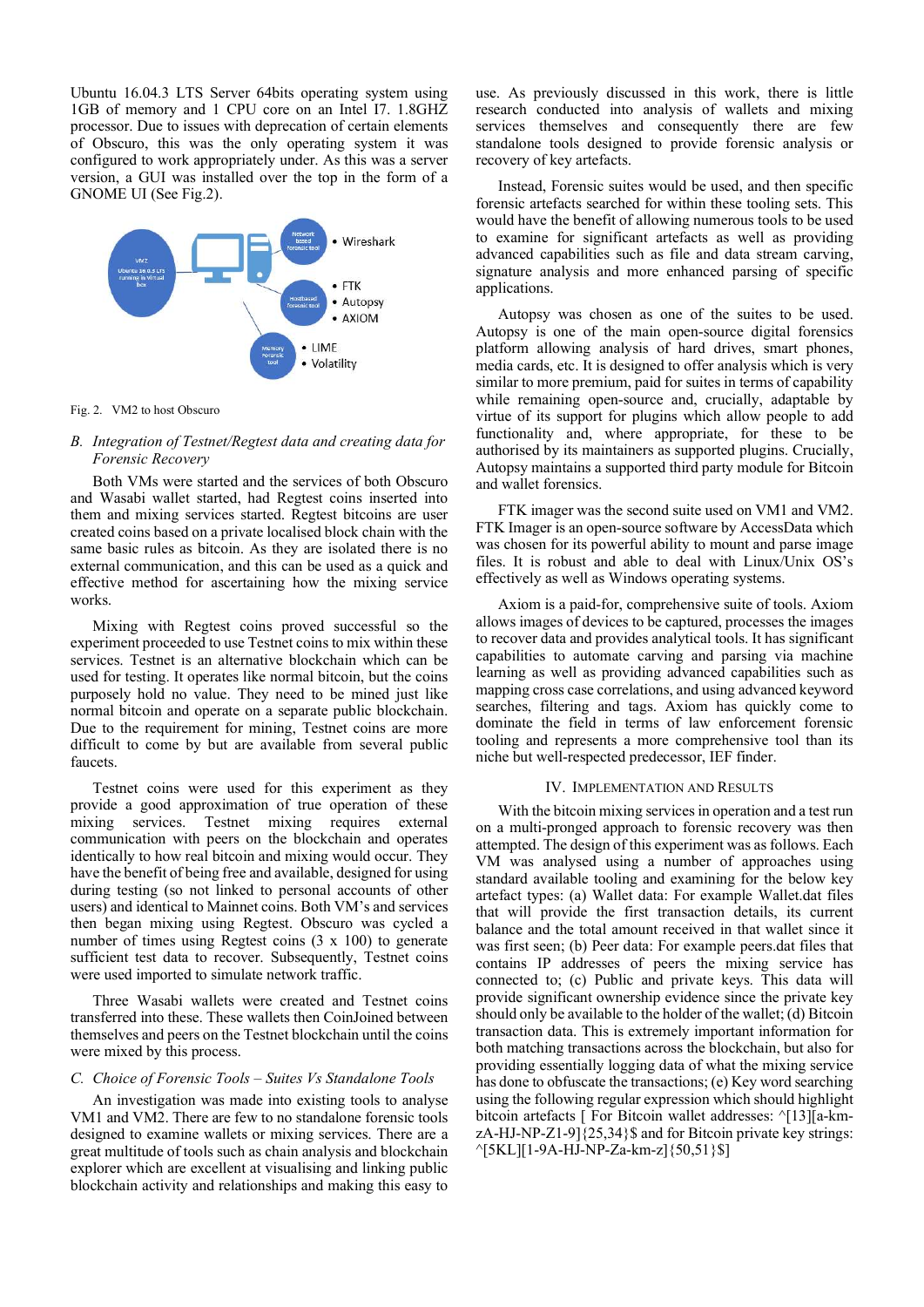## A. Wasabi Wallet (VM1)

#### 1) Autopsy

The .VDMK was loaded into Autopsy (4.17.0) and VM file selected as a data source. The VDMK was selected and auto detect selected for sector size. Autopsy comes with several built-in ingest models. All of these were selected including the Bitcoin FEA plugin which keyword searches for relevant bitcoin artifacts. The VDMK was then ingested and indexed by Autopsy. The FEA plugin produced no additional hits. Further keyword searching (wallet.dat,peer.dat,public key, private key, info.dat,bitcoin,coin) was expanded to look for significant artifacts. This yielded no additional worthwhile results though.

While keyword searching generated numerous hits, upon examination these were not relevant nor provided interesting forensic artefacts in relation to the operation of Wasabi Wallets. A file of note was recovered using the key word 'wallet.dat'. This file Name achilles\_achilles.png appears to be a debugging file. Its unusual name might reflect some knowledge logging that in turn might reveal sensitive information that would undermine its confidentiality. Analysis of this file showed that it did contain some sensitive information (e.g., hash values and geneses block details), but did not reveal any sensitive information that could be used to undermine the anonymization of the mixing service or reveal information about wallet operation.

#### 2) FTK

The .VDMK was loaded into FTK imager (4.17.0) and the VM file selected as a data source. FTK was unable to identify Wasabi wallet or any artefacts related to it. While it was able to identify the partition correctly, it could not identify anything underneath the parent home folder in which Wasabi was installed. It is highly likely some of this data has been wrongly assumed by FTK to be unallocated space. This could possibly be down to FTK having trouble interpreting the MFT of the VDMK either because of the variant of Ubuntu used or due to its virtualised nature. Regardless, it had a negative effect on forensic recovery.

#### 3) AXIOM

The .VDMK was loaded into AXIOM (v3.5.1.1) which was running in the SIFT workstation which in turn was running in VM workstation 15. The Axiom process was used to process the VDMK and then loaded into Axiom Examine for further analysis. All evidence categories were selected to ensure that as much relevant information was processed for analysis as possible. Axiom contains several preconfigured artefact searches including for Bitcoin.

Axiom was not able to identify bitcoin transactions unlike with Obscuro. It was able to identify the use of TOR on this VM which is utilised by Wasabi wallet for traffic to peers and the blockchain. The absence of it being able to identify bitcoin transactions could possibly be explained since the wallet itself is encrypted as well as the private key with BIP: 38. As such, file or data stream carving would not be feasible as the contents would be obfuscated. See Table I.

TABLE I. KEYWORD SEARCH RESULTS WITH AXIOM

| Keyword    | <b>Positive</b><br><b>Hits</b> | <b>Relevant</b><br><b>Material</b> |
|------------|--------------------------------|------------------------------------|
| Wallet.dat | No                             | No                                 |
| Peer.dat   | No                             | No                                 |

| Keyword                                                                    | Positive<br><b>Hits</b> | <b>Relevant</b><br><b>Material</b> |
|----------------------------------------------------------------------------|-------------------------|------------------------------------|
| Public Key                                                                 | No                      | No                                 |
| Private Key                                                                | No                      | No                                 |
| Info.dat                                                                   | No                      | No                                 |
| <b>Bitcoin</b>                                                             | Yes(3)                  | No                                 |
| Coin                                                                       | No                      | No                                 |
| Bitcoin wallet addresses:<br>^[13][a-km-zA-HJ-NP-Z1-<br>91{25,34}\$        | Yes(2)                  | Nο                                 |
| Bitcoin private key strings:<br>^[5KL][1-9A-HJ-NP-Za-<br>$km-z$ }{50,51}\$ | No                      | No                                 |

#### B. Obscuro (VM2)

1) Autopsy

The .VDMK was loaded into Autopsy (4.17.0) and VM file selected as a data source. The VDMK was selected and auto detect selected for sector size. Autopsy comes with several built-in ingest models. All of these were selected, including the Bitcoin FEA plugin which keyword searches for relevant bitcoin artefacts. The VDMK was then ingested and indexed by Autopsy. Autopsy appeared to have difficulty reading the image effectively as it seemed to believe the image to be almost entirely unallocated space. This is likely to be related to Obscuro's use of a server-based version of Ubuntu that Autopsy is not configured to process properly. However, Autopsy was able to parse the image and recover significant file structure including the Wasabi wallet parent folder. The FEA plugin produced no relevant hits as demonstrated below.

Further keyword searching (wallet.dat,peer.dat,public key, private key, info.dat,bitcoin,coin) was expanded to look for significant artefacts. This yielded some additional results as can be seen in Table II.

TABLE II. KEYWORD SEARCH RESULTS WITH AUTOPSY

| <b>Keyword</b> | <b>Positive Hits</b> | <b>Relevant Material</b> |
|----------------|----------------------|--------------------------|
| Wallet.dat     | Yes(4)               | Yes                      |
| Peer dat       | No                   | Nο                       |
| Public Key     | Yes (711)            | All false positive       |
| Private Key    | Yes (778)            | All false positive       |
| Info dat       | Nο                   | No                       |
| <b>Bitcoin</b> | Yes(116)             | Yes(3)                   |
| Coin           | Yes(47)              | All false positive       |

A key word search for "Wallet.dat" recovered 4 files of interest in unallocated space. Bitcoin contains log data but no information of relevance. The remaining 3 files \$CarvedFiles/f1830504.db,Unalloc\_509\_512753664\_10736 369664 and /\$carvedfiles/f5855600.txt contained identical fragments of x64 assembly code which appear to be in dump format which shows transactions, public keys and transaction hashes. A key word search for "Bitcoin" recovered 116 files. Of particular interest was a recovered database file CarvedFiles/f1830504.db. Examination of this db appears to be a chainstate db. This db will provide a representation of all currently unspent transaction outputs and some metadata about the transactions they are from. This is used to validate incoming blocks and transactions. A truncated example is